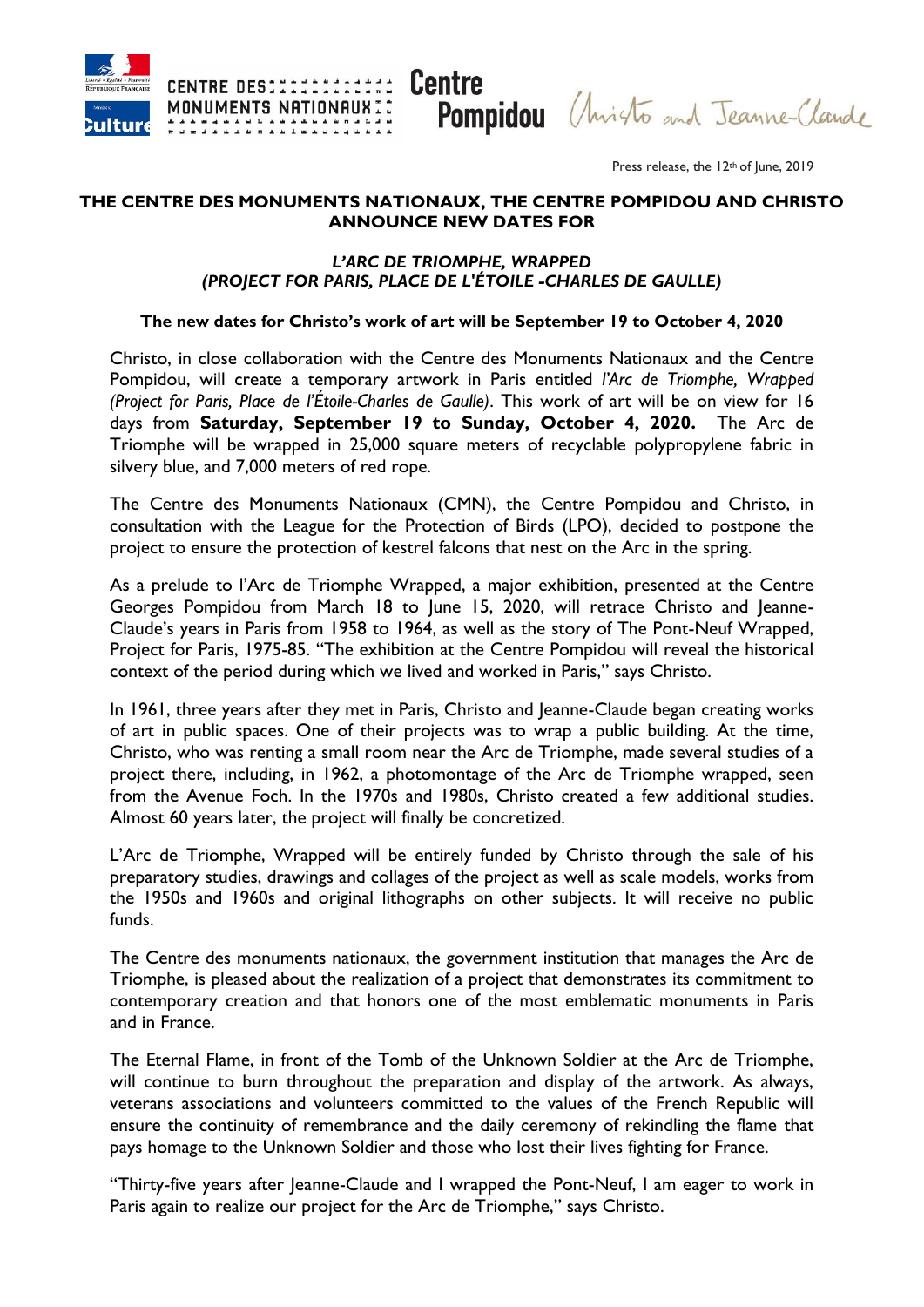

Christo - *L'Arc de Triomphe, Wrapped (Project for Paris, Place de l'Etoile – Charles de Gaulle)*

Collage 2018 in two parts  $12 \times 30$  1/2" and 26 1/4 x 30 1/2" (30.5 x 77.5 cm and 66.7 x 77.5 cm) Pencil, charcoal, wax crayon, fabric, twine, enamel paint, photograph by Wolfgang Volz, hand-drawn map and tape Photo: André Grossmann © 2018 Christo



Christo - *L'Arc de Triomphe, Wrapped (Project for Paris, Place de l'Etoile – Charles de Gaulle)*

Drawing 2018 30 1/2 x 26 1/4" (77.5 x 66.7 cm) Pencil, charcoal, pastel, wax crayon, enamel paint and tape on brown board Photo: André Grossmann © 2018 Christo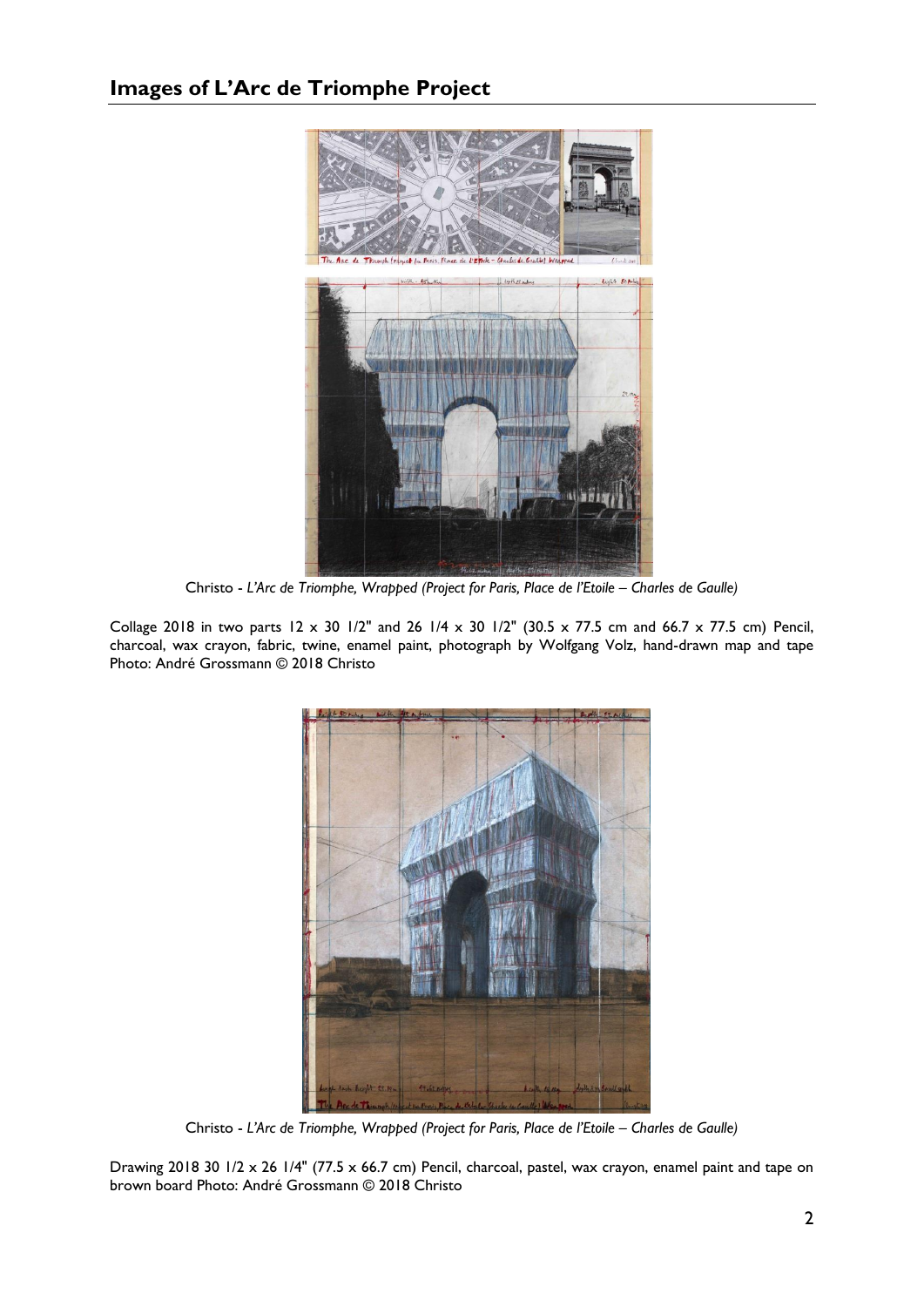

Christo - *L'Arc de Triomphe, Wrapped (Project for Paris - Place de l'Etoile – Charles de Gaulle)*

Drawing 2019 in two parts 15 x 96" and 42 x 96" (38 x 244 cm and 106.6 x 244 cm) Pencil, charcoal, pastel, wax crayon, enamel paint, architectural and topographic survey, hand-drawn map on vellum and tape Photo: André Grossmann © 2019 Christo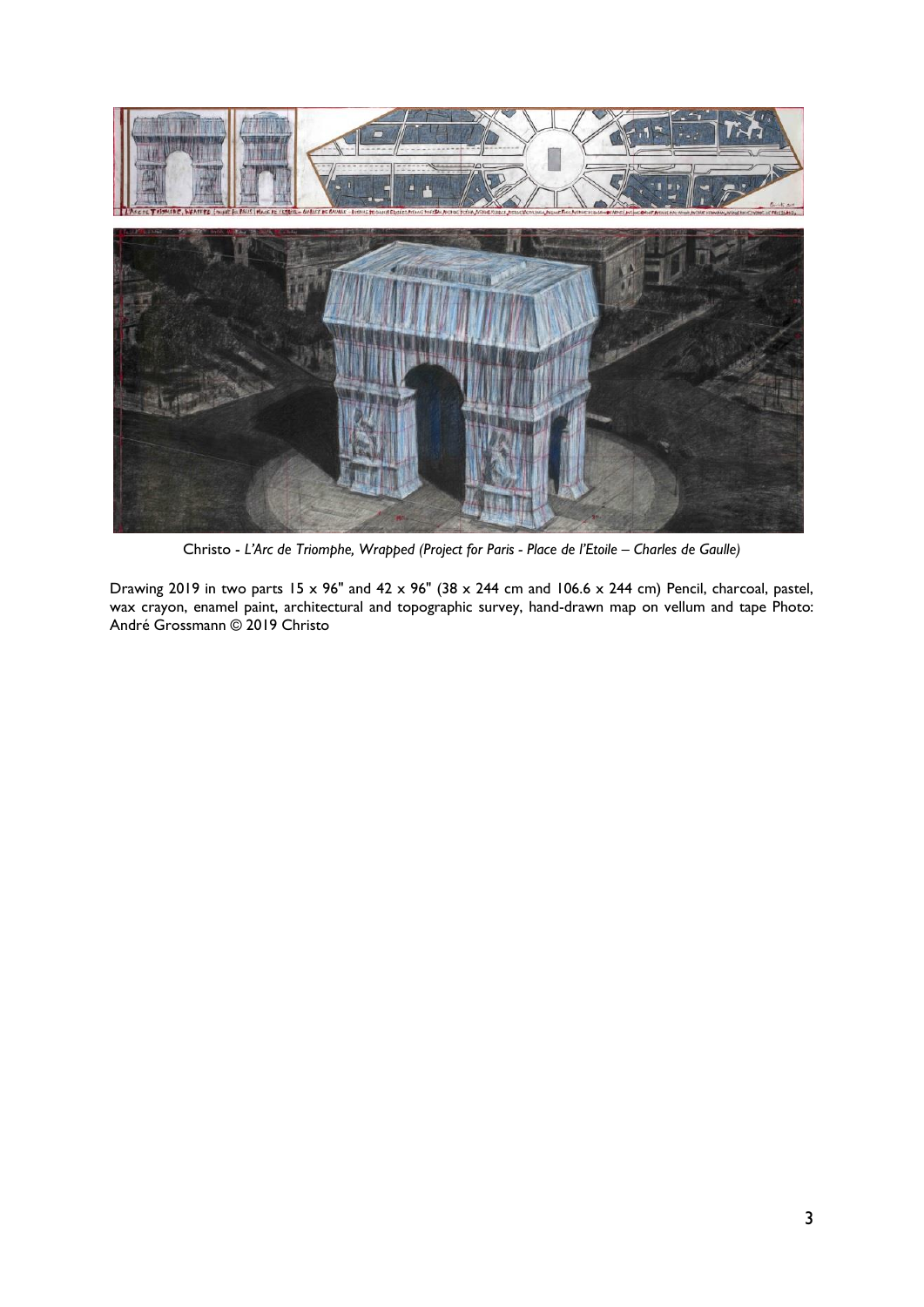# **About the artists**

**Christo** (Christo Vladimirov Javacheff (born in 1935 in Gabrovo, Bulgaria) and his late wife **Jeanne-Claude** (Jeanne-Claude Marie Denat-de Guillebon, born in 1935 in Casablanca, Morocco, died in 2009 in New York City, USA) are among the most famous artists in the world.

After studying at the Fine Arts Academy in Sofia, Christo fled Bulgaria and settled in Paris in 1958, attracted to the city's aura and its dynamic art scene. Just a few months after his arrival, he met Jeanne-Claude, the adopted daughter of French General Jacques de Guillebon, who would become his wife and artistic partner. The artists began their collaboration in 1961 and settled permanently in New York in 1964.

The seven-year period Christo and Jeanne-Claude spent living and working in Paris (1958- 1964) was in many respects an essential part of Christo's artistic evolution. Today, this prolific period seems formative to his art. Christo and Jeanne-Claude conceived interventions throughout the city, from statues shrouded in fabric to the ambitious Pont-Neuf Wrapped (1975-1985), which took ten years to realize. Their projects for the City of Light include:

- Project for *Wrapping a Public Building*, 1961
- Project for *Wrapping of the École Militaire*, 1961
- *Wall of Oil Barrels - The Iron Curtain, Rue Visconti*, 1961-62 (realized)
- Project for *Wrapping of the Arc de Triomphe*, 1962
- *Wrapped Statue, Place du Trocadéro*, 1964 (realized)
- Project for *Wrapped Statue of Louis XIII*, Place des Vosges, 1967
- *112 Oil Barrels Structure, Palais de Tokyo, Paris*, 1968 (realized)
- *Wrapped Trees (Project for Avenue des Champs Elysées and Rond-Point des Champs Elysées in Paris)*, 1969
- *Wrapped Bridge, Project for the Pont Alexandre III*, 1972
- *The Pont-Neuf Wrapped*, 1975-1985 (realized)

Their large-scale projects, realized around the world, include *Wrapped Coast*, Little Bay, Sydney, Australia, 1968–69; *Valley Curtain*, Rifle, Colorado, 1970–72; *Running Fence*, Sonoma and Marin Counties, California, 1972–76; *Surrounded Islands*, Biscayne Bay, Miami, Florida, 1980–83; *The Pont-Neuf Wrapped*, Paris, 1975–85; *The Umbrellas*, Japan–USA, 1984–91; *Wrapped Reichstag*, Berlin, 1971–95; *Wrapped Trees*, Riehen, Switzerland, 1997–98; *The Gates*, Central Park, New York City, 1979–2005; *The Floating Piers*, Lake Iseo, Italy, 2014–16; and *The London Mastaba*, Hyde Park, London, 2016-2018. Their work is represented in museums and galleries worldwide, including the MoMA, the Guggenheim Museum and the Metropolitan Museum in New York, the Tate Gallery in London and the Centre Pompidou in Paris.

# **About the exhibition "***Christo and Jeanne-Claude in Paris" (working title)* **at the Centre Pompidou from the 18th of March to the 15th of June 2020 (Gallery 2)**

The Musée national d'art moderne-Centre Pompidou is organizing a thematic exhibition to Christo and Jeanne-Claude, which will be held from March 18 to June 15, 2020, in Gallery 2 of the Centre Pompidou.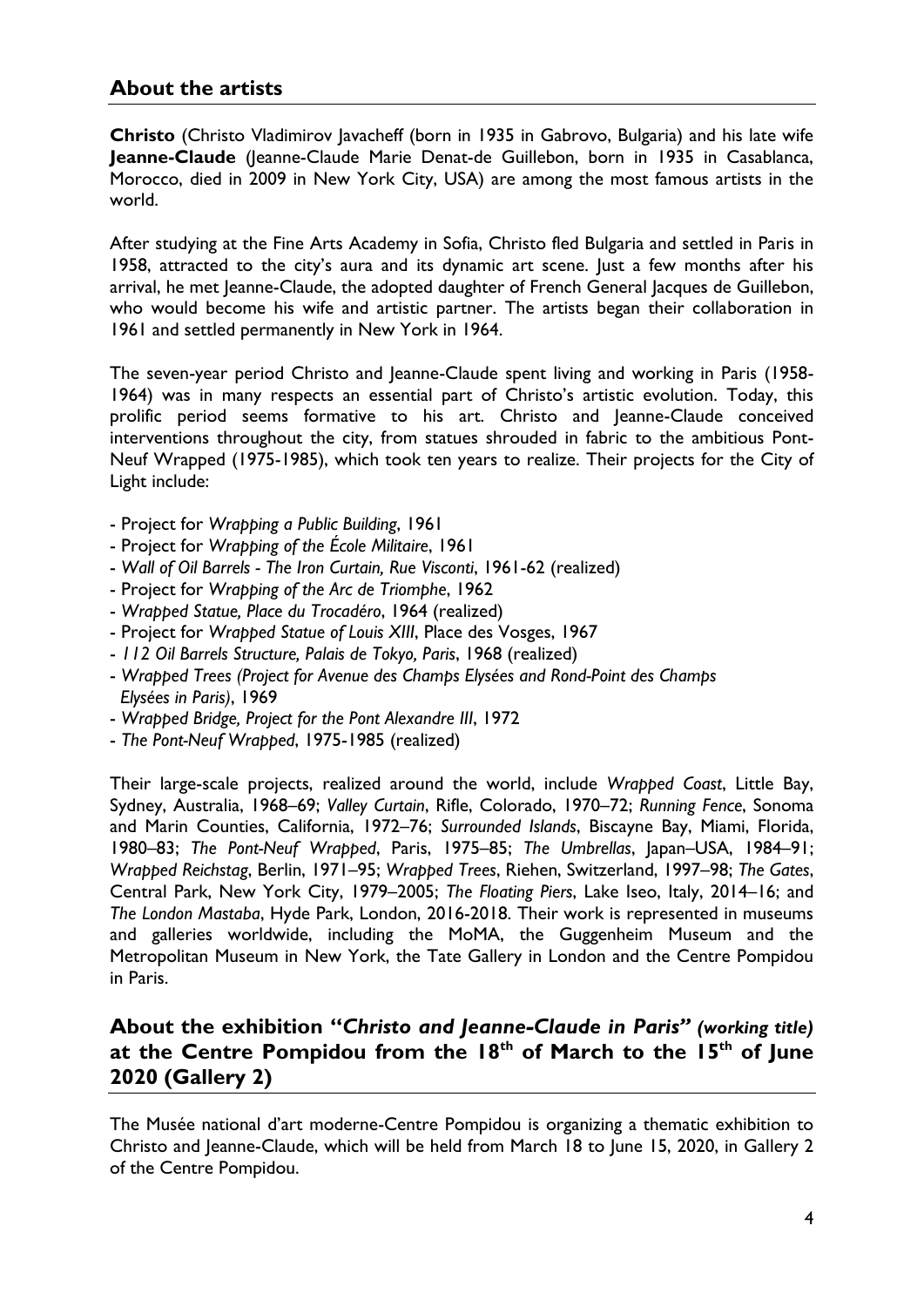Sophie Duplaix, chief curator of contemporary collections at the Musée national d'art moderne, is curating the exhibition in close collaboration with Christo.

The exhibition project is structured around the works Christo and Jeanne-Claude realized in Paris. A first ensemble is dedicated to the couple's Parisian years from 1958, the year they met, until 1964, when they settled in New York. A second ensemble, dedicated to the *Pont-Neuf Wrapped*, describes the creative process that led to this spectacular artwork, shown to the public in 1985.

This first presentation of work by Christo and Jeanne-Claude in a Parisian institution is an ambitious undertaking. On the one hand, it will unveil works from their studio that are unknown to the general public, such as their *Cratères* series of matierist paintings influenced by Jean Dubuffet, *Surfaces d'Empaquetage* and *Boîtes*, as well as an exceptional selection of packaged objects and their very first *Show Cases, Show Windows and Store Fronts*.

On the other hand, the exhibition will retrace all the developmental stages of a masterful urban work that is now imprinted on our collective memory, *Le Pont-Neuf empaqueté*, 1985, from preparatory studies (some forty drawings and collages) to elements related to its engineering, photographs in situ and a documentary film shot on the occasion of the project's realization, which lasted ten years.

The exhibition design will reflect these two contrasting moments in Christo and Jeanne-Claude's artistic journey: in the first section, works conceived in the intimacy of their cramped studios; in the second, the deployment of works outdoors in the urban landscape. The exhibition puts in perspective the seminal character of these Parisian years and the period's great importance to the development of the work that followed.

## **About the Centre des monuments nationaux**

The archaeological sites of Glanum and Carnac, the abbeys of Montmajour and Mont-Saint-Michel, the châteaux of If and Azay-le-Rideau, the National Domain of Saint-Cloud, the Arc de Triomphe and the Villas Savoye and Cavrois are just some of the 100 national monuments in France, properties of the State, now under the care of the Centre des monuments nationaux (CMN).

As the leading public, cultural and tourist operator with more 10 million visitors a year, the Centre des monuments nationaux preserves and opens exceptional monuments to the public as well as its parks and gardens. They illustrate, in their diversity, the richness of French national heritage. With nearly 400 events produced or hosted each year, the CMN promotes the participation of national monuments in cultural life, often in collaboration with prestigious public and private partners.

Supported by a fair pricing policy, the CMN endeavours to facilitate access to our national heritage to every type of audience. More than 85% of its operation is based on its own resources from visitor frequentation, gift and book shops, rental spaces and sponsorship. Based on an equalisation system, the Centre des monuments nationaux is a key national heritage solidarity player. The beneficiary monuments enable producing cultural and scientific activities throughout the entire network. In addition, the CMN is restoring and preparing the opening of the Hôtel de la Marine for 2020 and the Château de Villers-Cotterêts by 2022. Last but not least, the CMN wants to assert itself as a leader in the digitalization of heritage sites. By creating its heritage incubator in 2018, it reaffirmed its desire to be as closely involved as possible in innovation.